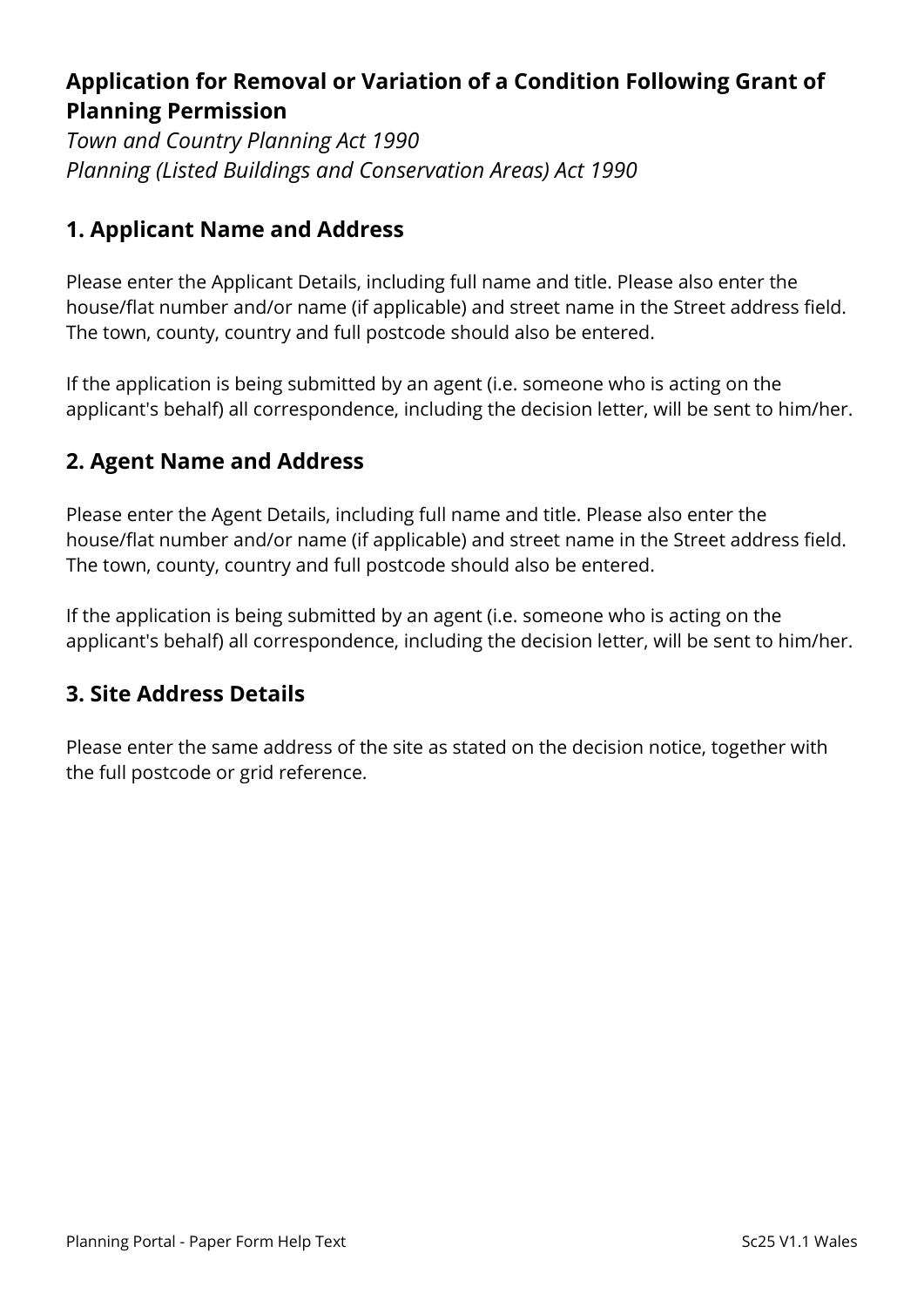## **4. Pre-application Advice**

The local authority may be able to offer (possibly for a fee) pre-application discussions before a formal application is submitted in order to guide applicants through the process. This can minimise delays later in processing the application.

Pre-application discussions can also help you and the planning authority identify areas of concern about your proposed development so that you can give consideration to amending your proposal before the application is submitted. The advice and guidance given to you at the pre-application stage is given in good faith. However, it does not guarantee or supply a definitive undertaking as to whether your proposal is likely to be acceptable.

If you have received pre-application advice from the planning service please indicate the reference/date of any correspondence or discussion and the name of the officer. If you do not know these details then please state 'Unknown'.

This will assist the Council in dealing with your application as quickly as possible.

## **5. Description of Your Proposal**

Please describe the development or works as shown on the original decision letter and clearly indicate the permission reference number and condition that you wish to discharge, remove or vary. It is essential that the number and description of the condition(s) to which this application relates are specified, so that no confusion arises.

### **6. Condition(s) - Removal**

If you wish the condition to be varied, please state how you wish the condition to be rephrased, eg you may wish to vary the hours of opening for your premises: *'variation to condition 3 to allow opening of the premises between 08.00 to 23.30 Monday to Fridays, 08.00 to 00.30 on Saturdays and 14.00 to 22.00 on Sundays'*.

## **7. Ownership Certificates**

An ownership certificate must be completed stating the current ownership of the land to which the application relates under the *Town and Country Planning (Development Management Procedure) (Wales) Order 2012*.

It is an offence, knowingly or recklessly, to complete a false or misleading certificate.

*…continued on next page…*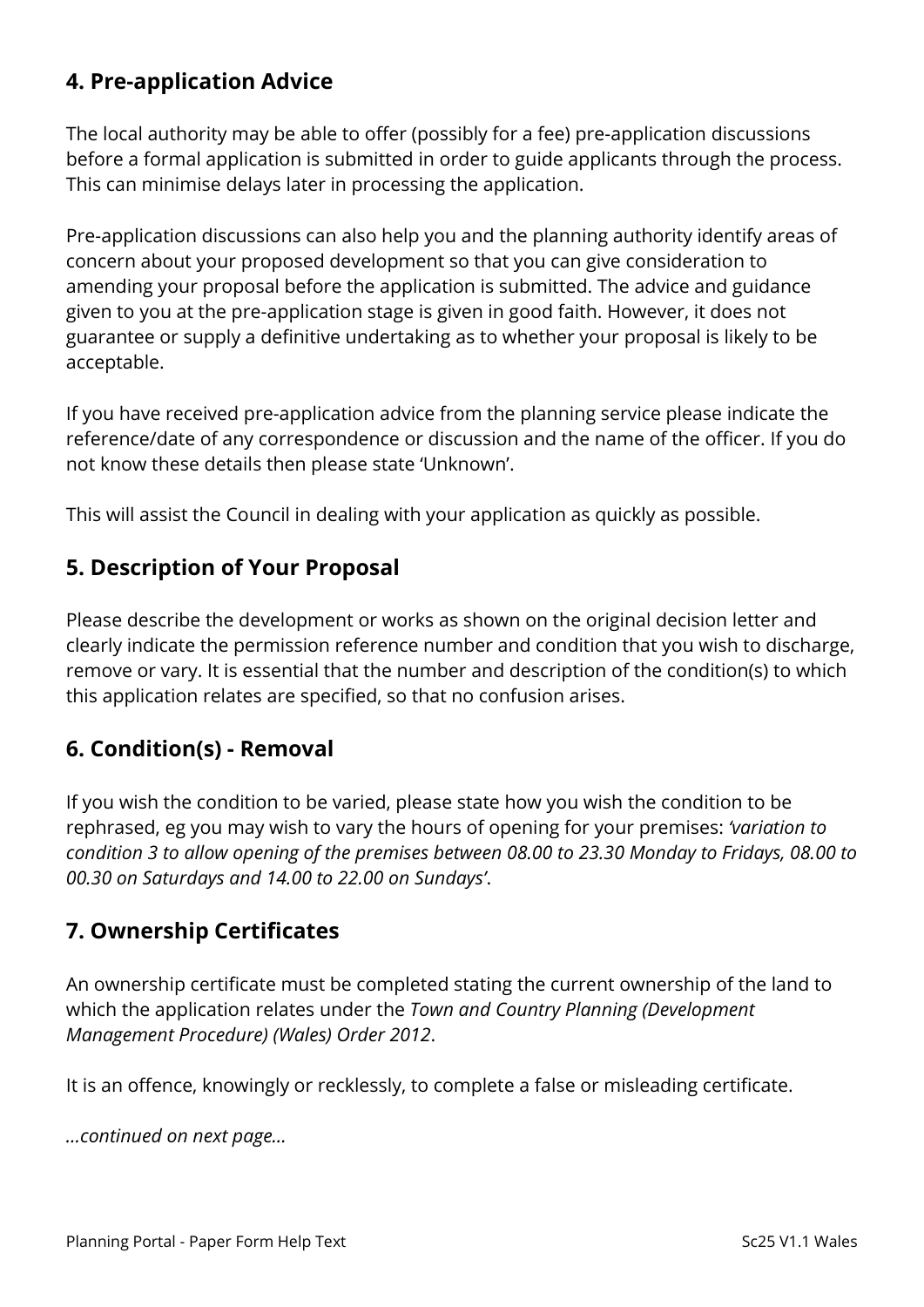#### • **Certificate A - Sole Ownership**

Certificate A should only be completed if the applicant is the sole owner of the land to which the application relates (i.e. the applicant is the freeholder and there are no leaseholders with seven years or more remaining on their leases).

If the application involves a leasehold flat then certificate A does not apply as the applicant is not the sole owner. Therefore, in this circumstance, the applicant should complete certificate B, C or D (see details below).

#### • **Certificate B - Shared Ownership (All other owners known)**

Certificate B should be completed if the applicant is not the sole owner but knows the names and addresses of all the other owners (e.g. this certificate will need to be served if the proposals encroach onto adjoining land).

The Notice to Owners [\(Notice 1\)](https://ecab.planningportal.co.uk/uploads/1app/notices/notice1_wales.pdf) must also be completed and sent to all known owners.

A copy of the notice must also be sent with the application to the local authority.

#### • **Certificate C - Shared Ownership (Some other owners known)**

Certificate C should be completed if the applicant does not own all of the land to which the application relates and does not know the name and address of all of the owners.

The Notice to Owners [\(Notice 1\)](https://ecab.planningportal.co.uk/uploads/1app/notices/notice1_wales.pdf) must be completed and sent to all known owners.

Where the owner is unknown the Notice to Unknown Owners [\(Notice 2\)](https://ecab.planningportal.co.uk/uploads/1app/notices/notice2_wales.pdf) needs to be published in a local newspaper.

A copy of the notice must also be sent with the application to the local authority.

#### • **Certificate D - Shared Ownership (All other owners unknown)**

Certificate D should be completed if the applicant does not own all of the land to which the application relates and does not know the names and addresses of any of the owners.

The Notice to Unknown Owners [\(Notice 2\)](https://ecab.planningportal.co.uk/uploads/1app/notices/notice2_wales.pdf) needs to be published in a local newspaper.

A copy of the notice must also be sent with the application to the local authority.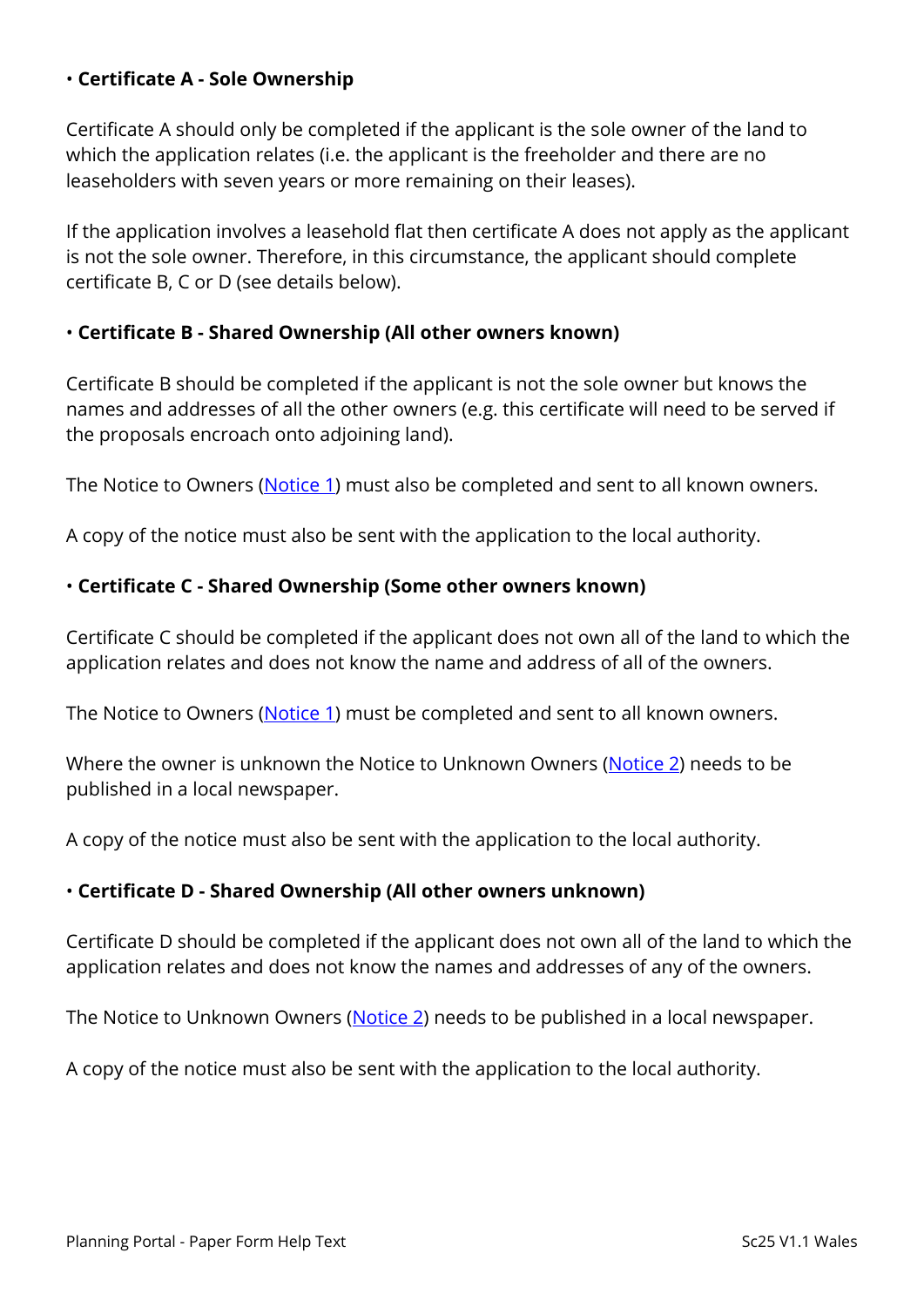# **8. Agricultural Holdings**

All applications to remove or vary conditions must include the appropriate agricultural holdings certificate to be considered by the local authority.

It is an offence, knowingly or recklessly, to complete a false or misleading certificate.

If the land to which the application relates forms an agricultural holding or part of an agricultural holding as defined by the *Agricultural Holdings Act 1986* and comprises land subject to an Agricultural Tenancy all agricultural tenants must be notified prior to the submission of an application.

You must either

- confirm that none of the land to which the application relates is, or is part of, an agricultural holding, or
- give notice to all tenants on the agricultural holding using the Notice to Agricultural Tenants [\(Notice 1\)](https://ecab.planningportal.co.uk/uploads/1app/notices/notice1_wales.pdf). A copy of the notice must also be sent with the application to the local authority.

If you are the sole tenant of the Agricultural Holding, insert 'sole tenant - not applicable' in the table under option (B).

### **9. Planning Application Requirements & Local Level Requirements**

There are two levels of requirements, national and local:

• **National -** Use the checklist to ensure that the forms have been correctly completed and that all relevant information is submitted.

• **Local -** The local planning authority will have produced a document (usually available from their website) which details any specific information that is required to accompany the application in addition to the national requirements.

Failure to complete the form correctly or to supply sufficiently detailed drawings or other relevant supporting information may result in your application being returned as invalid.

### **10. Declaration**

Please sign and date your application.